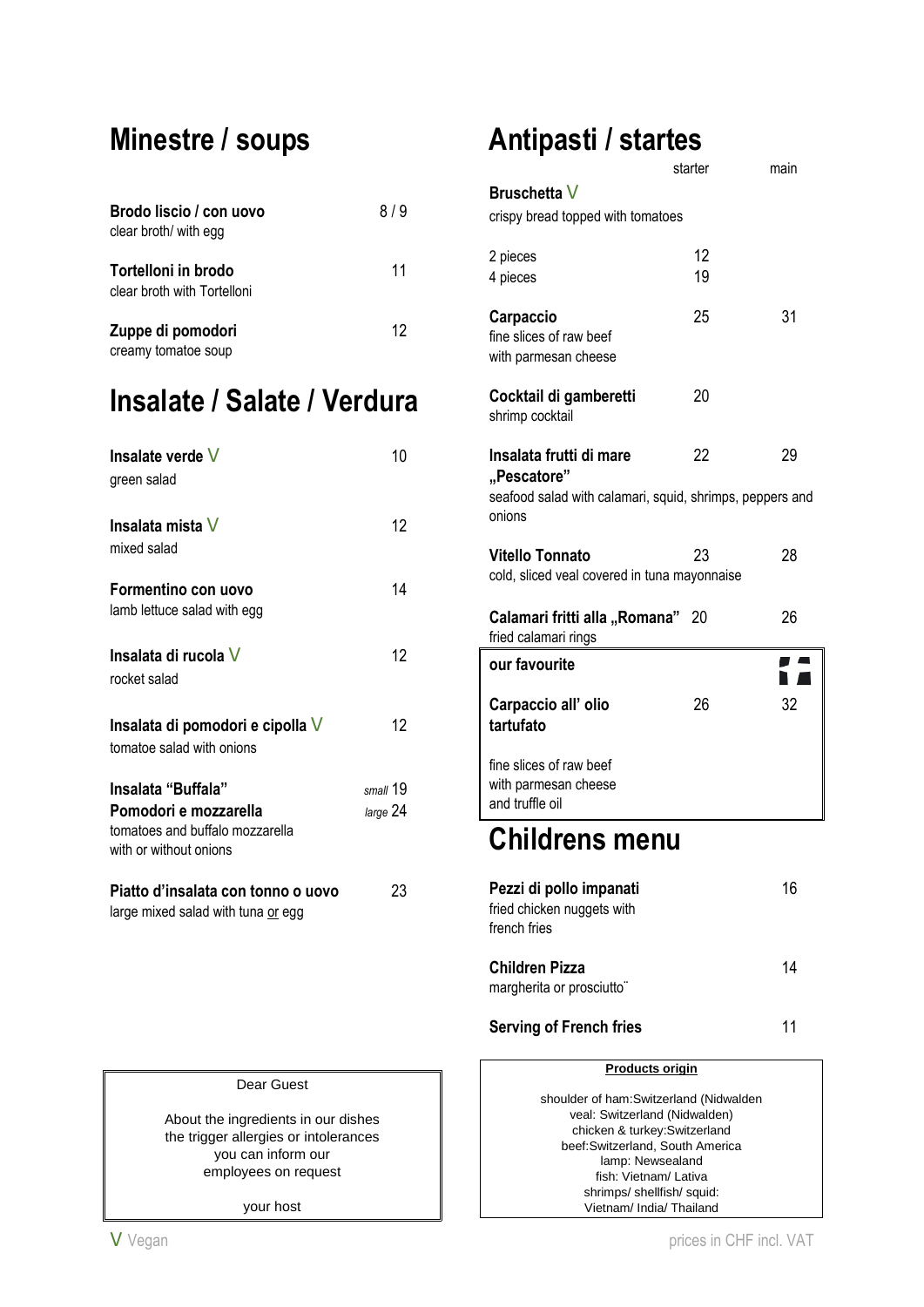# **Carni/ meat dishes**

#### **Vitello/ veal**

| Scaloppine con insalata mista<br>veal escalope with mixed salad                                                                                                         |                  | 38      |
|-------------------------------------------------------------------------------------------------------------------------------------------------------------------------|------------------|---------|
| Piccata "Milanese"<br>veal escalope with egg tomato- sauce and spaghetti                                                                                                |                  | 40      |
| Saltimbocca "Romana"<br>veal escalope with sage and saffron risotto                                                                                                     |                  | 40      |
| Scaloppine ai funghi<br>veal escalope with mushrooms and pasta                                                                                                          |                  | 40      |
| Scaloppine " Marsala"<br>veal escalope with marsala- sauce and french fries                                                                                             |                  | 40      |
| Scalloppine "Limone"<br>veal escalope with lemon-sauce and risotto                                                                                                      |                  |         |
| Manzo/beef                                                                                                                                                              |                  |         |
| <b>Entrecote "Weisses Kreuz"</b><br>Beef sirloin with homemade herb butter, French fries or vegetables                                                                  | 200 <sub>g</sub> | 46      |
|                                                                                                                                                                         |                  |         |
| our favourite                                                                                                                                                           |                  |         |
| Filetto di manzo<br>Beef tenderlion (200g) with herb butter or cafe de paris<br>Choose your side dish: spaghetti risotto, French fries or salad<br>Each additional side |                  | 50<br>5 |
|                                                                                                                                                                         |                  |         |
| Pollo / chicken                                                                                                                                                         |                  |         |
| Pollo al Zafferano<br>Chicken breast in saffron sauce with arugula risotto                                                                                              |                  | 32      |
| Pesce/fish                                                                                                                                                              |                  |         |
| Gamberoni all'aglio<br>shrimps with garlic and rice                                                                                                                     |                  | 49      |
| Sogliola alla griglia<br>Sole grilled with rice                                                                                                                         | 350 g            | 49      |

Grilled salmon fillet on lemon sauce, with rice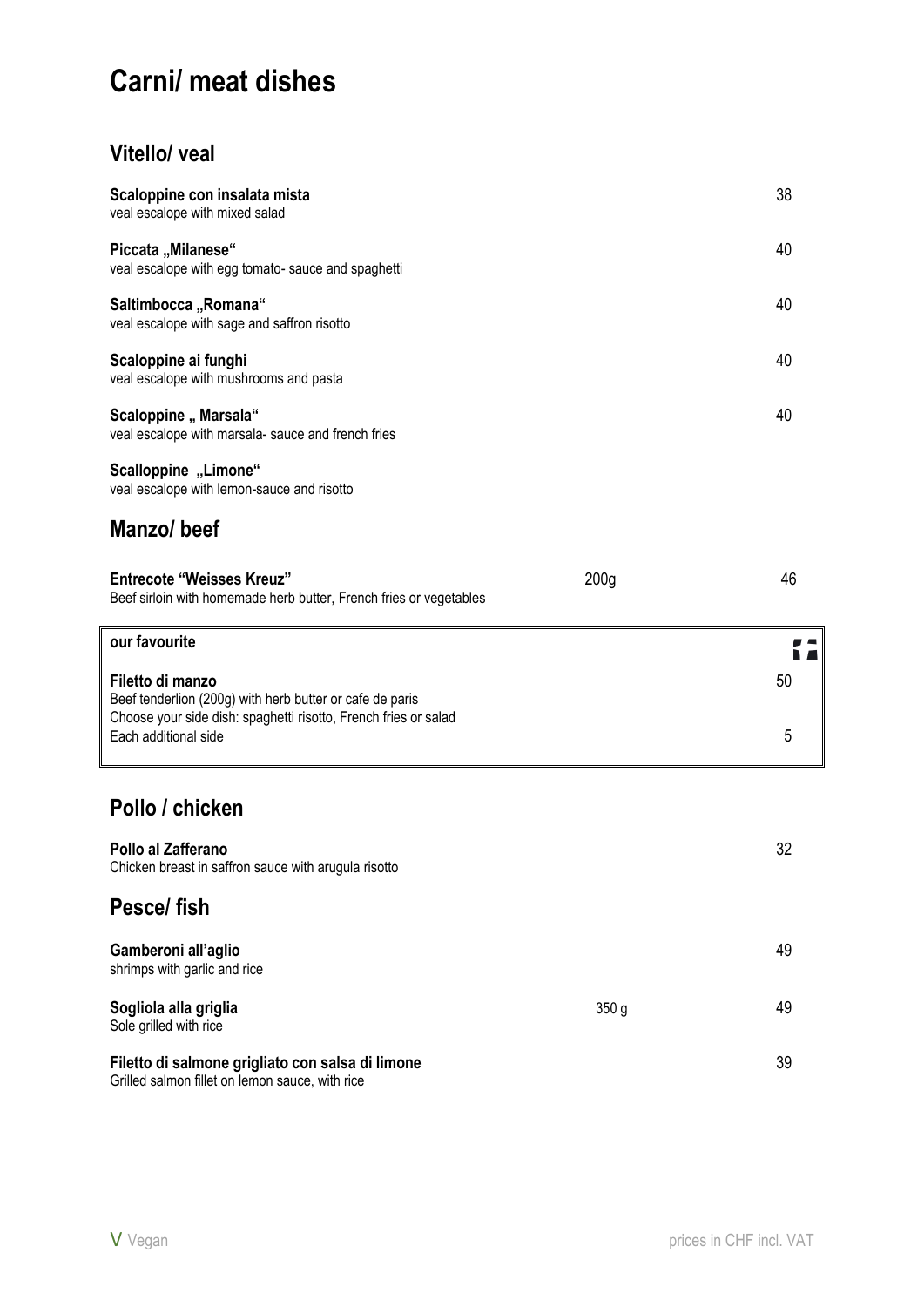# **Pasta- Risotti/ pasta risotto**

## **Spaghetti**

| al pomodoro V<br>with tomato-sauce and basil                                                   | 19 |
|------------------------------------------------------------------------------------------------|----|
| <b>Bolognese</b><br>with minced beef                                                           | 26 |
| Mamma mia<br>with peperoni, shrimps, 1 jumbo-shimp<br>garlic, cherry tomatoes (slightly spicy) | 29 |
| cinque pi<br>with a creamy tomato sauce, parmesan<br>cheese and fresh parsley                  | 24 |
| <b>Carbonara</b><br>with bacon, garlic, egg, cream and<br>parmesan cheese                      | 25 |
| al pesto $V$<br>with basil and parmesan cheese                                                 | 23 |
| Aglio, olio e peperoncino V<br>with garlic, olive oil, peperoncini (spicy)                     | 23 |
| Arrabbiata V<br>with peperoncini and tomatoes (spicy)                                          | 23 |
| our favorite                                                                                   |    |
| alle vongole                                                                                   | 31 |
| spaghetti with fresh venus clams on a white<br>wine sauce with garlic and oninos               |    |
| alla puttanesca<br>with tuna, anchovies, tomatoes, peppers<br>and olives                       | 26 |
| della casa<br>with shrimps and pernod sauce                                                    | 27 |
| alla marinara<br>with various seafood                                                          | 27 |
| della zia Maria (spicy)<br>with stripes of veal on tomato-cream sauce                          | 31 |
| Linguine al salmone<br>with fresh salmon                                                       | 28 |
| <b>Tortelloni</b>                                                                              |    |
| Burro e salvia<br>with butter and sage                                                         | 21 |
| alla panna<br>with a delicious cream sauce                                                     | 22 |

#### **Gratinati**

| Lasagne<br>homemade lasagne baked in wood fire stove                                    | 25 |
|-----------------------------------------------------------------------------------------|----|
| our favorite                                                                            |    |
| Lasagne ai funghi<br>Lasagne with minced beef and mushroom                              | 26 |
| Vegan Lasagne V<br>With eggplant, zucchetti, spinach and<br>almond mousse bechamelsauce | 25 |
| <b>Tagliatelle</b>                                                                      |    |
| ai funghi V<br>with local mushrooms                                                     | 24 |
| dell brolo V<br>with eggplant and zucchini                                              | 24 |
| Gnocchi                                                                                 |    |
| al gorgonzola<br>with hearty gorgonzola                                                 | 26 |
| alla Napoletana V<br>with a tomato-sauce                                                | 24 |
| Penne                                                                                   |    |
| Mare e monti<br>with shrimps and local mushrooms                                        | 26 |
| our favorite                                                                            |    |
| Gorbatchov<br>with creamy tomato vodka sauce                                            | 25 |
| <b>Risotti</b>                                                                          |    |
| ai funghi V<br>with local mushrooms                                                     | 25 |
| alla Ticinese V<br>with saffron                                                         | 23 |
| alla pescatore<br>with seafood                                                          | 28 |
| Primavera (vegetarian)<br>with various vegetables                                       | 23 |